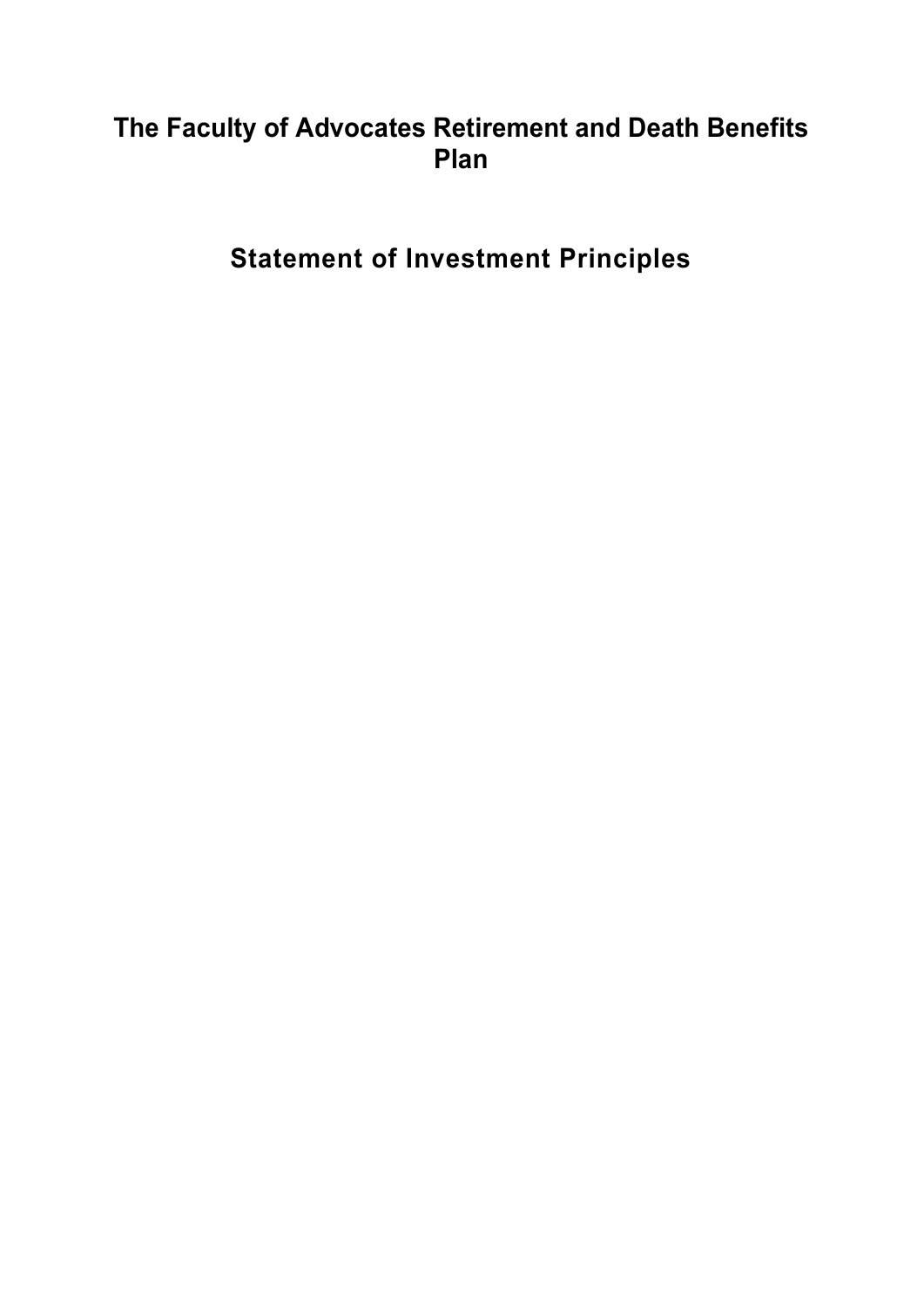# 1. Introduction

The Trustee of the Faculty of Advocates Retirement and Death Benefits Plan ("the Trustee" and "the Plan") is required to prepare, maintain and from time to time revise, a written statement of the principles governing decisions made about the investment of the assets.

This document is the Trustee's Statement of Investment Principles ("the Statement") prepared in accordance with Section 35 of the Pensions Act 1995.

This document has been prepared by the Trustee, having obtained advice from a suitably qualified person and supersedes any previous Statement adopted by the Trustee of the Plan.

### 2. Scheme Governance

The investment powers of the Trustee are set out in the Plan Rules. This Statement is consistent with those powers.

As required by current UK legislation, the Trustee's Statement of Investment Principles is subject to regular review by the Trustee, in consultation with Joint Employers and sponsor of the Plan (the Faculty of Advocates and Faculty Services Limited).

In accordance with the Financial Services & Markets Act 2000, the Trustee has set general investment policy, but has delegated the day-to-day investment of the Plan's assets to professional investment managers. The investment managers are authorised by the Financial Conduct Authority to provide the expertise necessary to manage the investments of the Plan competently.

The Trustee is satisfied that the Investment Managers have the appropriate knowledge and experience in managing the investments of the scheme, and they carry out their role in accordance with the criteria for investments set out in the Occupational Pension Schemes (Investment) Regulations 2005, the principles set out in this SIP, the Trustees investment policies and any applicable investment guidelines and restrictions agreed with the Trustee.

The Trustee consider that the governance structure that they employ is appropriate for the Plan, as it allows the Trustee to make the important decisions on investment policy, while delegating the day-to-day aspects to the investment manager or other advisers as considered appropriate.

In this regard, the Trustee Investment Committee meet with the Investment Managers on a quarterly basis to review portfolio performance, discuss market dynamics and set any specific short term objectives within the overall long term strategy of the Scheme. Additionally, one of these meetings is attended by the Scheme Actuary in order to ensure a consistency of understanding and approach across all of the Schemes professional advisors.

# 3. Investment Objectives

The primary objectives of the Plan Trustee with respect to investment issues are as follows:

- To meet the benefits defined in the Plan Rules, in respect of Plan members and their beneficiaries, as and when they fall due.
- To maximise the return achieved on Plan assets through maintaining a balanced and prudent investment exposure, subject to an acceptable level of risk with reference to the liabilities held.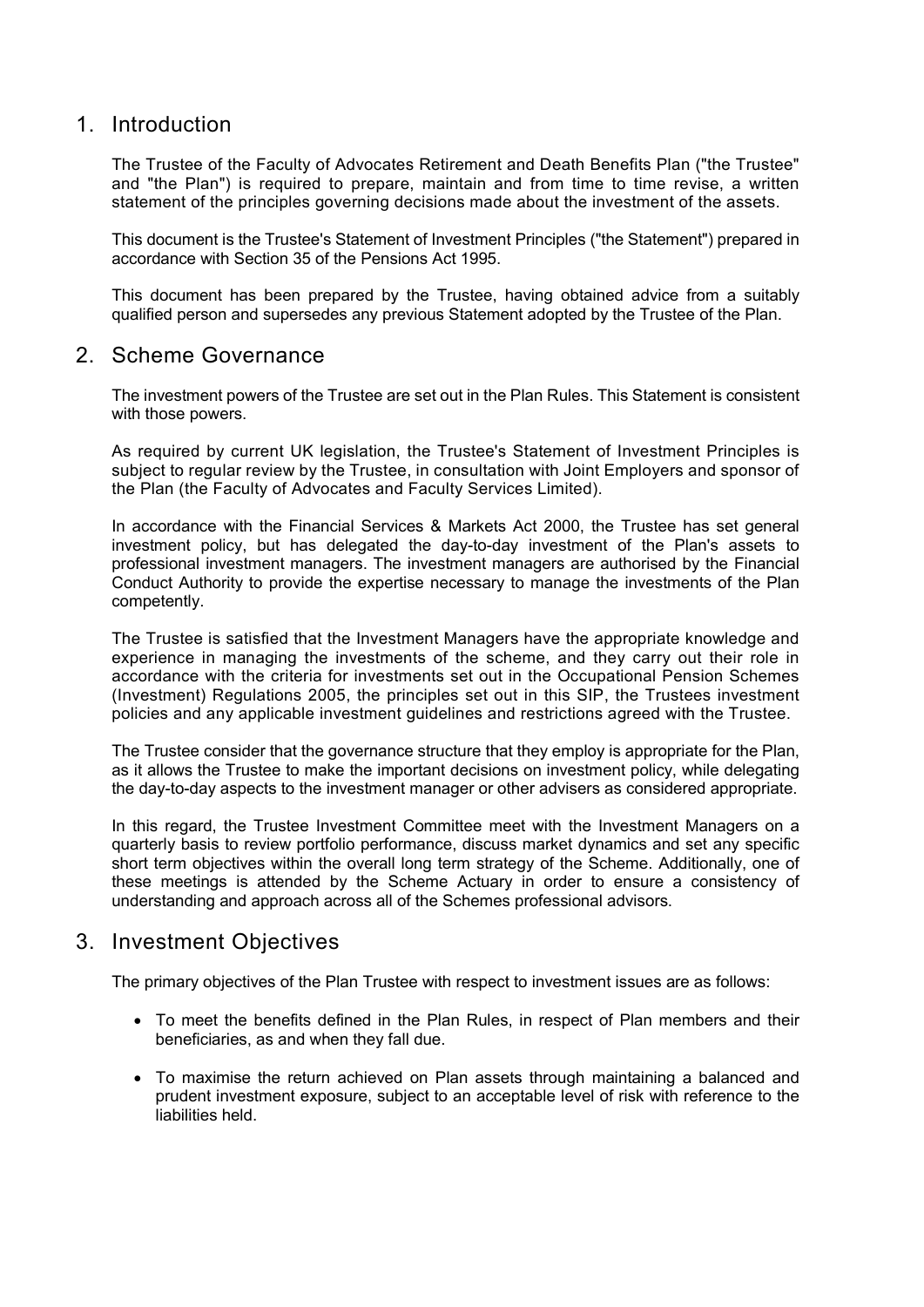The Trustee is aware that by focussing on long-term expected returns, the assets of the Plan will be subject to short-term fluctuations, which may affect the funding position of the Plan from time to time.

The Trustee understands the importance of diversification and as such the Trustees requires the Investment Manager to ensure that assets are properly diversified. The Trustee requires its Investment Managers to invest in a mixed pool of assets across a wide range of investment instruments including equities, bonds and property. The Investment Managers have discretion to determine the investments held, subject to objectives and guidelines as agreed with the Trustee from time to time.

# 4. Performance Measurement

A return on investments is required which, over the long term, is expected to be consistent with the goals of the Trustee.

The Investment Manager has been mandated to invest actively in order to outperform the relevant market indices.

In order to monitor the performance of the Investment Manager the Trustee monitors the performance of the investment portfolio against recognised market benchmarks. This performance monitoring forms part of the Trustee regular investment review process.

# 5. Risk Measurement and Management

The Trustee recognises that any investment strategy comes with an attaching investment risk. The strategy to be followed is considered to offer a strong probability of meeting the stated objectives. Within the strategy the Trustee has specifically considered the following risks:

### a) Cash-flow Risk (liquidity)

The Trustee recognises the need to meet benefit outgo and accordingly hold assets which can be realised as cash.

### b) Mismatching Risk

At any one time, the nature and term of the Plan's assets may differ from the nature and term of its liabilities. Consequently, there is a risk that the Plan's ongoing funding position deteriorates following a change in market conditions in one investment sector compared to another.

### c) Manager Risk

The Plan's assets are invested in collectives operated by the investment managers. The Trustee will address this risk by regularly monitoring the performance achieved by the investment managers against benchmark returns for the relevant funds and the deviation of the actual returns against that benchmark.

### d) Market Risk

This relates to the risk that investment market returns fail to match those assumed under the Scheme's funding plans. In this instance, any shortfall in Plan funds would have to be made up through increased sponsor contributions.

### e) Diversification Risk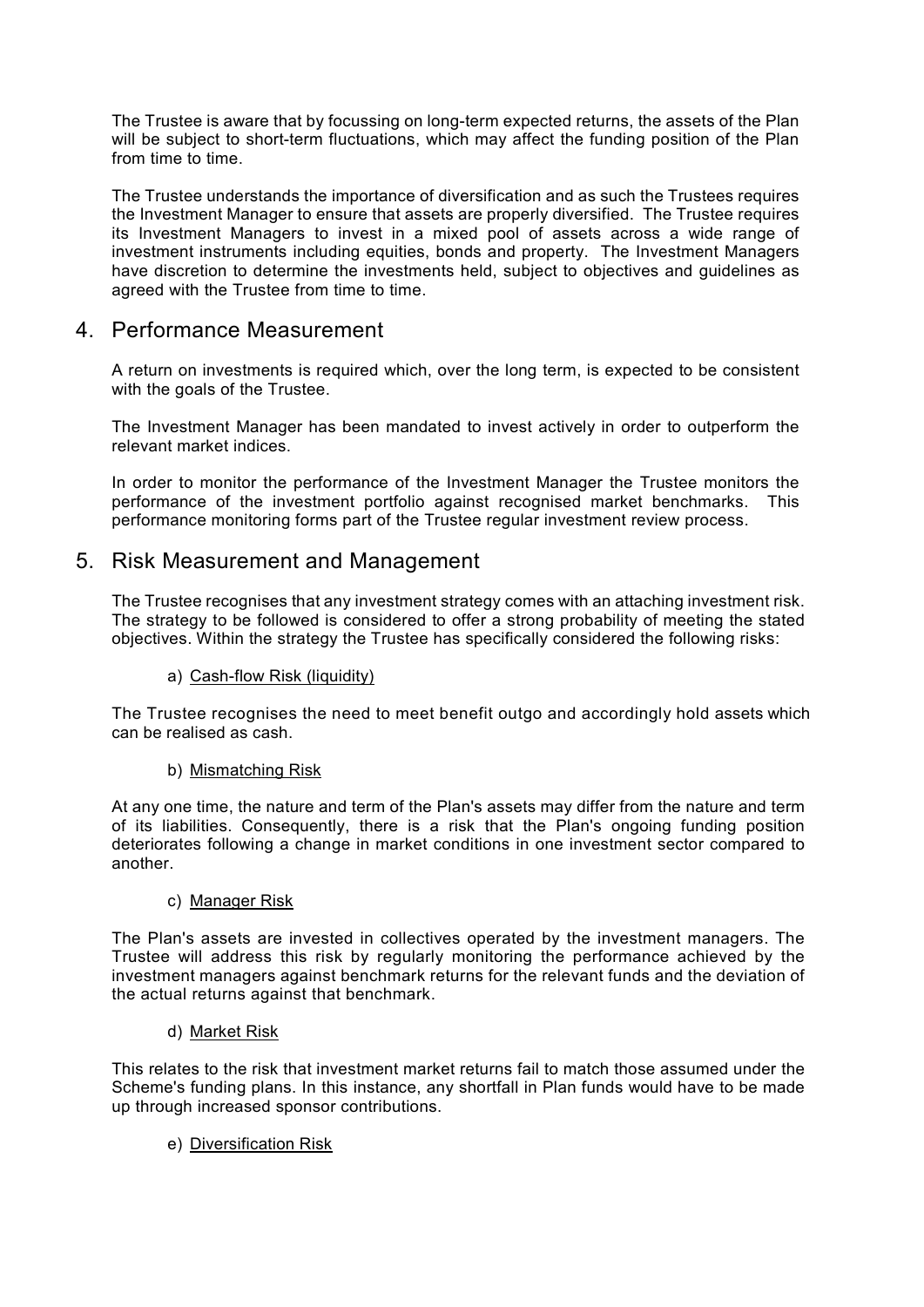The Trustee is aware of the risks associated with insufficient diversification of investments over the broad asset classes and aim to minimise and control the risk of one particular investment underperforming by investing in a wide range of broad asset classes and a range of holdings within each asset class.

### f) Scheme Sponsor Risk

The sponsor's covenant and its willingness to financially support the Plan are key to meeting the funding policy. The Trustee has resolved to actively assess the sponsor's covenant from time to time to make sure that this is sufficient with regards to the Trustee's funding policy and the level of investment risk considered acceptable.

#### g) Custodian Risk

The Trustee authorises the day-to-day management and movement of the Plan's assets between the investment manager and bank account.

#### h) Political Risk

The Trustee recognises that there are risks inherent with investments in any one geographic market leading to the potential risk on an adverse influence on investment values arising from political intervention.

### 6. Investments to be held

The Trustee invests the assets of the Plan in a series of holdings. These have been determined by first considering the appropriate asset class and then determining a manager within that asset class.

The current holdings, at June 2020, by asset class are shown below:

| Asset Class                  | Allocation |
|------------------------------|------------|
| Equity Funds                 | 45%        |
| Absolute Return / Cash Funds | 10%        |
| <b>Fixed Interest Funds</b>  | 45%        |

The Trustee has appointed an Investment Managers with discretion on selecting the underlying investments of the Scheme. The Trustee has set broad guidelines on the investments and has made the Investment Manager aware of these requirements.

Following a review of the Scheme, its member profile and investment needs, the Trustee has set the Investment Managers the following investment guidelines.

| Asset Class                    | Strategic Weight | Range      |
|--------------------------------|------------------|------------|
| Equity / Risk Assets           | 50%              | $+/- 10\%$ |
| Fixed Income / Matching Assets | 50%              | $+/- 10%$  |

In addition to the long term assets of the Plan detailed above, the Trustee also controls:

- A bank account which is used for the day to day management of member payments and contributions.
- The Plan Trustee also manages the assets of members additional voluntary contributions.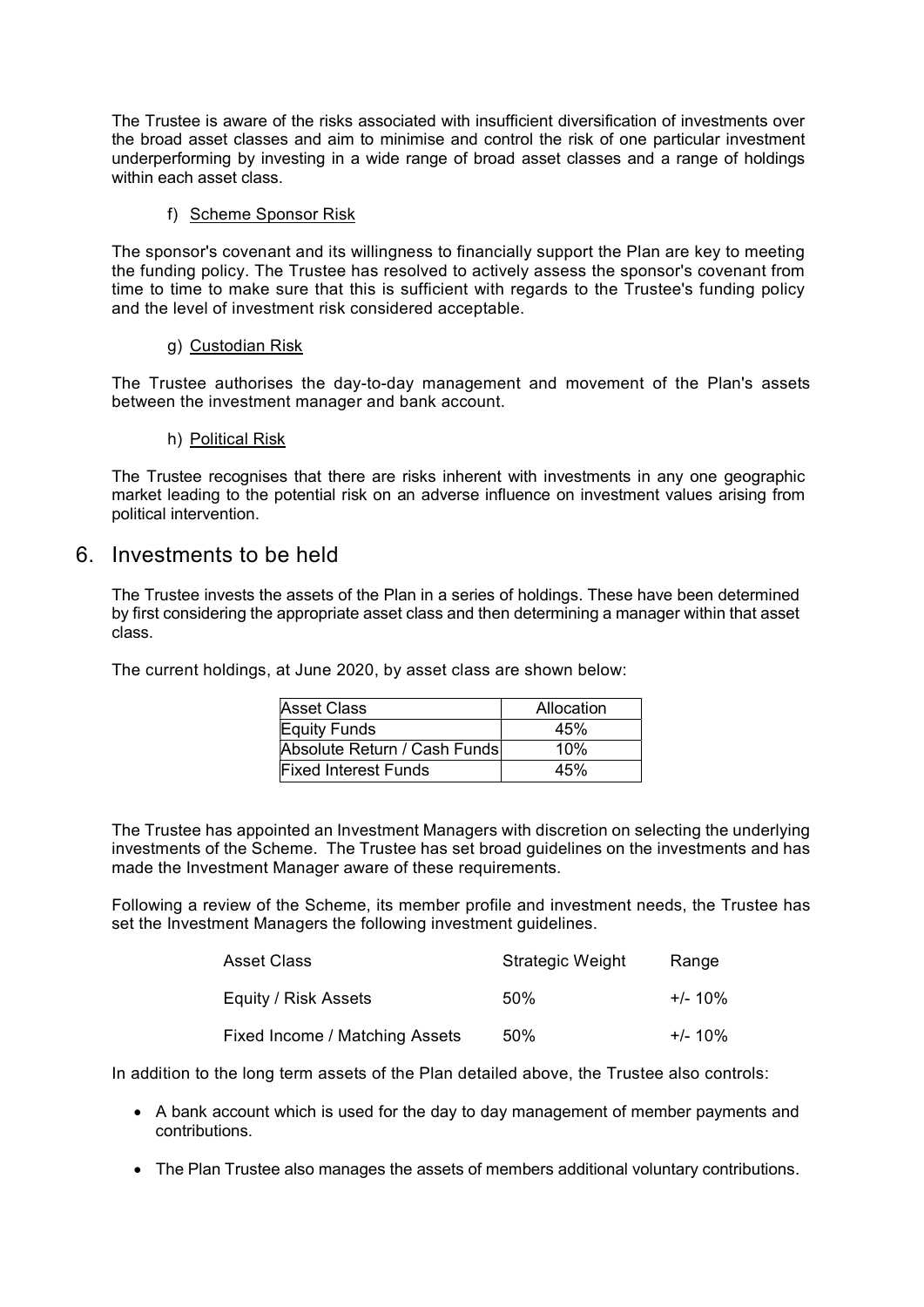# 7. Manager Selection

The Trustee as taken advice as to the investment managers to be selected to follow the asset allocations and achieve the investment objective.

The criteria considered to select the investment managers included:

- Investment objectives of the fund.
- Investment style and degree of active management.
- Diversity of investments by geography and holdings.
- Spread and duration of underlying investments.
- Investment grading and inflation exposure.
- Use of derivatives.
- Past performance.
- Manager reputation.
- Level of fees.
- Currency exposure and degree of hedging risks.
- ESG (Ethical, Social and Governance) and/or SRI (Socially Responsible Investments) policies.
- Shareholder engagement.

# 8. Manager review process and duration of arrangement

The Trustee has a formal review process, this includes the appraisal of the Investment Manager against agreed objectives and benchmarks, a review of alternative providers and fee rates, and a consideration of the managers investment process. This review will lead to either the reappointment of the Investment Manager, or the open tendering of the investment manager position.

As part of the ongoing review the Trustee reviews the agreed fee schedule against market peers to ensure the Schemes members are obtaining value for money.

The Trustee has appointed the Investment Manager on an opened ended contract that may be ended at any time.

# 9. Approach to Social Responsible Investments

The Trustee believe that certain ESG factors can have an impact on the financial performance. In order to reduce investment risk and enhance portfolio returns over the investment time horizon, The Trustee expects their Investment Manager to take this statement into account for the selection, retention and realization of the Scheme's investments.

### 10. Shareholder Engagement

The Trustees have considered the Institutional Shareholders' Committee code and their policy is to adopt the code and delegate responsibility for implementation to the Investment Manager.

The Trustee considers the Investment Managers existing shareholder engagement policy to be appropriate for the current objectives of the Scheme. Should the Trustees wish to pursue a specific shareholder engagement policy in regards to a specific company, industry or broad governance item this will be communicated to the Investment Manager.

In order to monitor the shareholder engagement actions of the Investment Manager the Trustee requires them to provide an annual disclosure of their shareholder engagement activities. The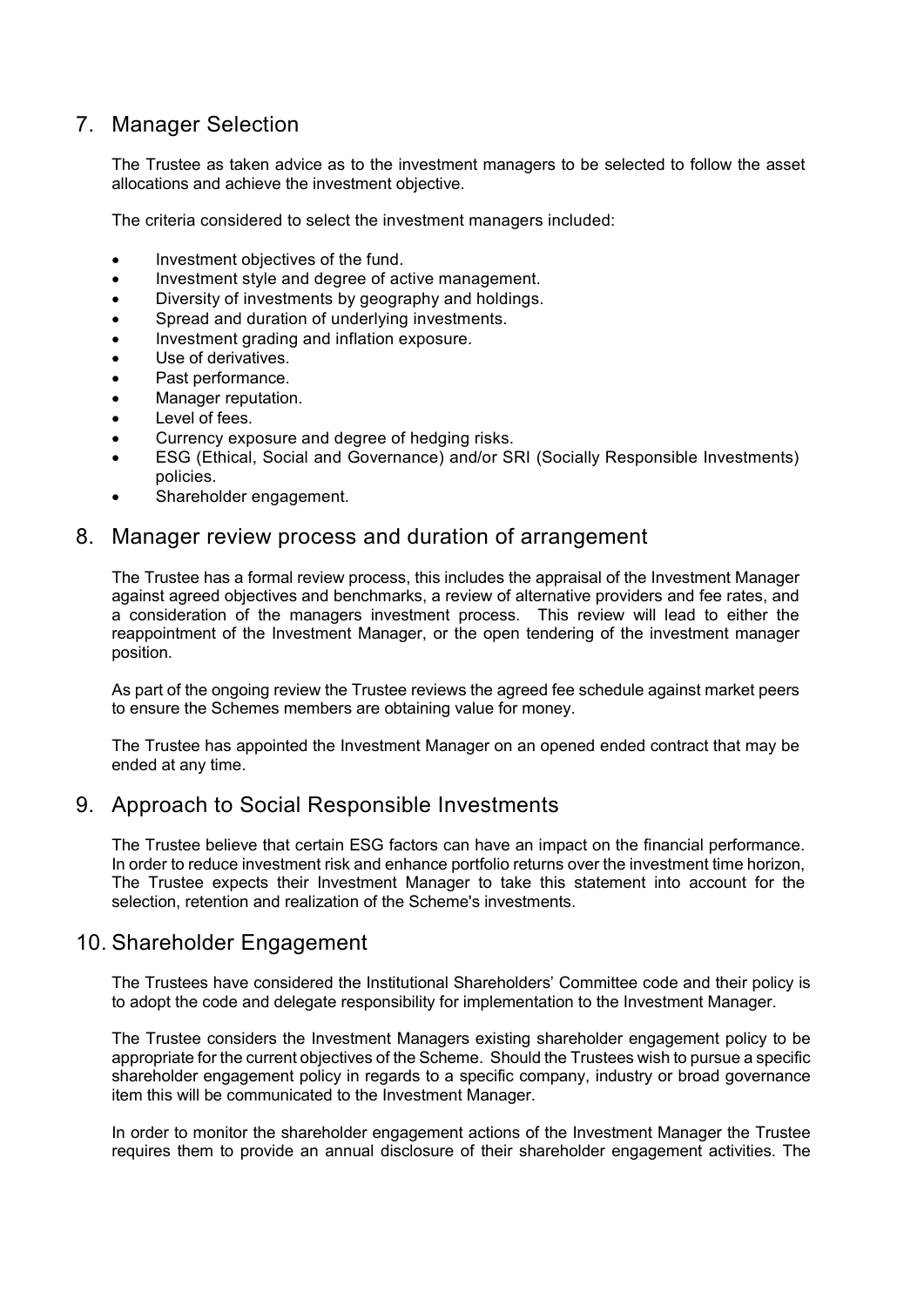Trustee will also receive details of the Investment Manager's voting position on resolutions proposed at the Annual and Extraordinary General Meetings of companies in which it invests.

# 11. Choosing and Managing Investments

### a) Delegation

The responsibility for the exact holdings within a fund and buying and selling investments has been delegated to each investment manager selected by the Trustee.

### b) Restrictions on Investments and Concentration

The Investment Manager may not invest in any securities issued by the sponsor, property leased to the sponsor or any securities issued by the investment manager.

The Trustee has agreed that no more than 10% of the market value of the portfolio can be held in any individual security and that no more than 25% of the portfolio may be invested in assets which are not readily realisable for cash.

### c) Use of Derivatives

As the assets of the Plan are held in collectives, the Trustee accepts the investment manager's own policy on the use of derivatives within the funds chosen. The Trustee has carefully considered such policies and is satisfied this corresponds with their responsibilities to the members.

### d) Realisation of the Assets

The Trustee will ensure that the Investment Manager is made aware of the cashflow requirements of the Scheme. The Investment Manager will be responsible for ensuring that, in normal market conditions, sufficient assets are readily realizable to meet any disinvestments required by the Trustee to meet these cashflows.

The Trustee is satisfied that the Plan has sufficient assets which can be sold easily at market value, should the need arise.

In addition the Plan has a separate cash management plan which is used to determine what funds are held in the Trustee bank account what funds are transferred to long term assets.

### e) Performance Management

The Trustee has not set an absolute performance target for the assets of the Plan. Instead a portfolio of investments has been selected related to the liabilities and circumstances of the Plan. Each of the underlying funds that the Trustee has, on advice, selected has a benchmark target.

### f) Ongoing Advice

The Trustee has concluded that investment advice should be sought from as required rather than having an ongoing investment adviser.

### g) Corporate Governance

The investment manager is responsible for the administration of the funds, including custody. The Trustee is satisfied with the security of these arrangements.